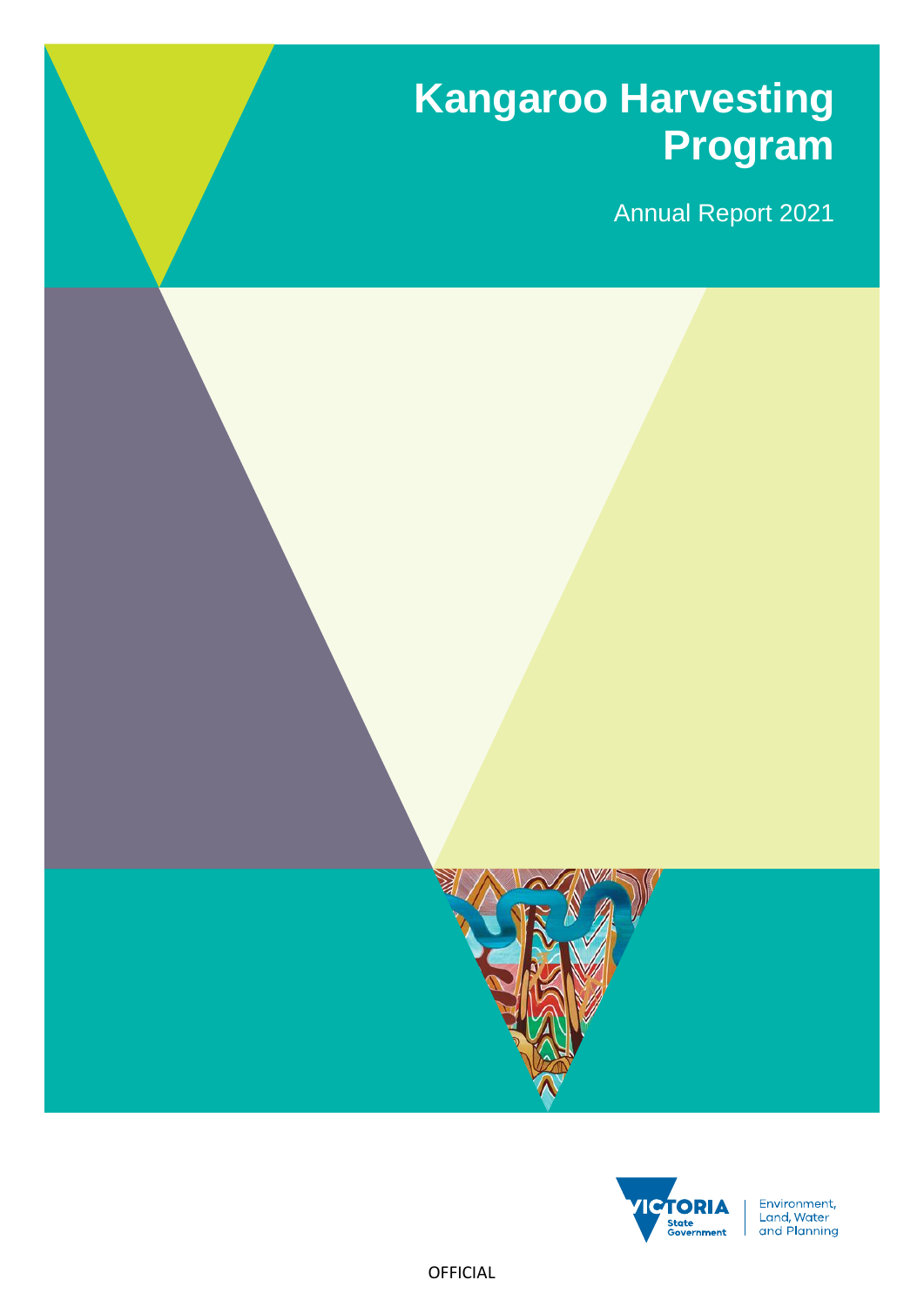#### **Acknowledgements**

DELWP would like to acknowledge the Game Management Authority and the Department of Jobs, Precincts and Regions for their contributions to the Kangaroo Harvesting Program and to this report.

#### **Acknowledgment**

We acknowledge and respect Victorian Traditional Owners as the original custodians of Victoria's land and waters, their unique ability to care for Country and deep spiritual connection to it. We honour Elders past and present whose knowledge and wisdom has ensured the continuation of culture and traditional practices.

We are committed to genuinely partner, and meaningfully engage, with Victoria's Traditional Owners and Aboriginal communities to support the protection of Country, the maintenance of spiritual and cultural practices and their broader aspirations in the 21st century and beyond.



© The State of Victoria Department of Environment, Land, Water and Planning 2022



This work is licensed under a Creative Commons Attribution 4.0 International licence. You are free to re-use the work under that licence, on the condition that you credit the State of Victoria as author. The licence does not apply to any images, photographs or branding, including the Victorian Coat of Arms, the Victorian Government logo and the Department of Environment, Land, Water and Planning (DELWP) logo. To view a copy of this licence, visit

<http://creativecommons.org/licenses/by/4.0/>

#### ISBN **978-1-76105-903-2** (pdf/online/MS word)

#### **Disclaimer**

This publication may be of assistance to you but the State of Victoria and its employees do not guarantee that the publication is without flaw of any kind or is wholly appropriate for your particular purposes and therefore disclaims all liability for any error, loss or other consequence which may arise from you relying on any information in this publication.

### **Accessibility**

If you would like to receive this publication in an alternative format, please telephone the DELWP Customer Service Centre on 136186, email [customer.service@delwp.vic.gov.au,](mailto:customer.service@delwp.vic.gov.au) or via the National Relay Service on 133 677 [www.relayservice.com.au.](http://www.relayservice.com.au/) This document is also available on the internet at [www.delwp.vic.gov.au.](http://www.delwp.vic.gov.au/)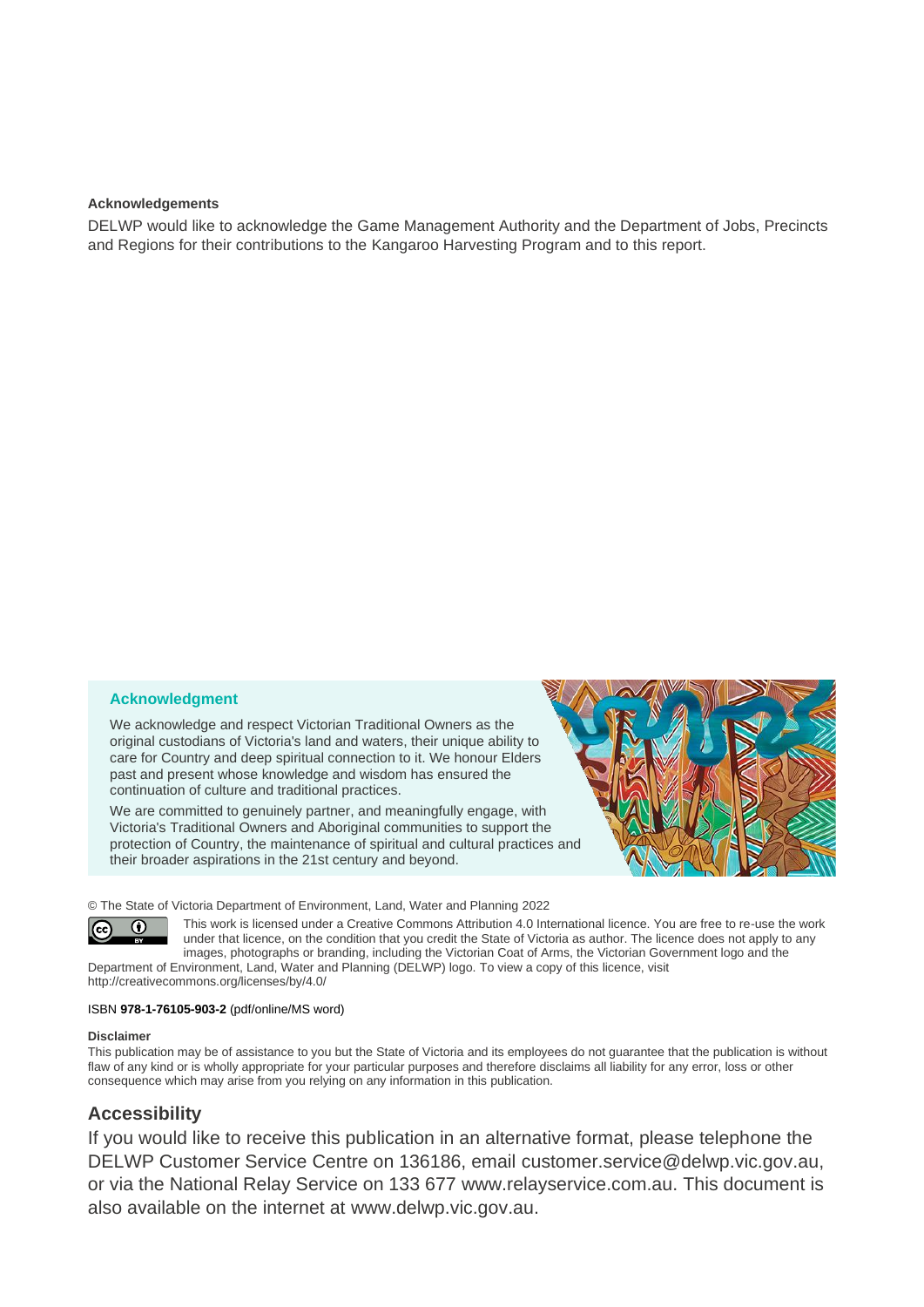# **Contents**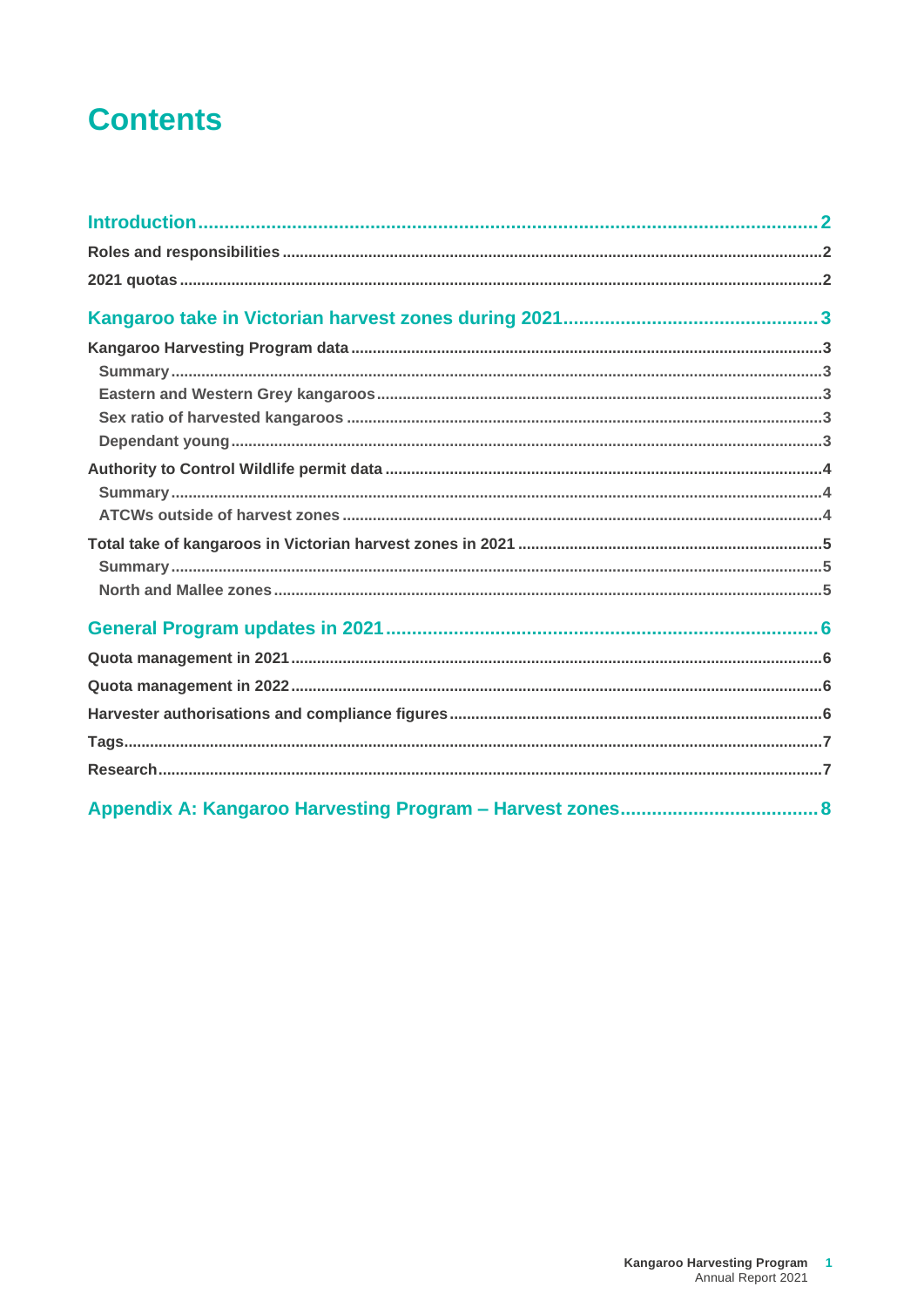# <span id="page-3-0"></span>**Introduction**

The Victorian Kangaroo Harvesting Program (KHP) began on 1 October 2019. This document reports on the operation of the program from 1 January until 31 December 2021.

The KHP operates according to the *Victorian Kangaroo Harvest Management Plan 2021-2023<sup>i</sup>* (KHMP). The Department of Environment, Land, Water and Planning (DELWP) sets the requirements for the KHP according to a series of objectives with associated management actions and targets, set out in the KHMP.

This report has been prepared to address a requirement of the KHMP, that DELWP and the Department of Jobs, Precincts and Regions (DJPR) will make relevant information available online so it is accessible to the public. This requirement contributes to Objective 6 of the KHMP, which is to maintain openness, accountability and transparency.

While this document has been prepared to report on the KHP, Authority to Control Wildlife (ATCW) figures are included as they are accounted for in quota setting. Only Eastern Grey (EGK) and Western Grey kangaroos (WGK) may be harvested through the KHP, and the quota does not differentiate between species. The combined take of both species through the KHP and ATCW permit system is provided in Table 4.

# <span id="page-3-1"></span>**Roles and responsibilities**

DELWP prepares the KHMP and is responsible for setting harvest quotas, as well as for managing the Authority to Control Wildlife (ATCW) system which allows for the control of wildlife where it is causing damage to property, posing a risk to human health and safety or impacting other environmental values. The ATCW system is overseen by the Conservation Regulator within DELWP.

DJPR is responsible for administering the KHP, including establishing a transparent process to authorise harvesters, allocate quota to authorised harvesters and monitor compliance with the KHP requirements. DJPR engages the Game Management Authority (GMA) to carry out compliance activities and issue harvester authorisations in relation to the KHP.

# <span id="page-3-2"></span>**2021 quotas**

The 2021 kangaroo harvest quotas were set based on recommendations provided by the Arthur Rylah Institute for Environmental Research (ARI) in the report, *Kangaroo harvest quotas for Victoria 2021ii*. ARI uses a spatial harvest model*iii* to make recommendations for kangaroo harvest quotas. The model takes into account the most recent kangaroo population survey results, and environmental variables like rainfall to predict changes in grey kangaroo populations for years where no survey is undertaken. The model recommends that no more than 10 per cent of the population of grey kangaroos should be taken in a year. This includes through the KHP and the ATCW system.

Aerial and ground surveys were completed in late 2020 to provide the population estimates used to inform the 2021 quotas<sup>iv</sup>. The next survey is planned to be undertaken in October 2022.

**Table 1: Kangaroo quotas for Victoria (1 January 2021 – 31 December 2021)<sup>v</sup>**

| <b>Harvest zone</b>  | <b>Population</b> | <b>KHP</b> quota | <b>Recommended total</b><br>take (ATCW and KHP) |
|----------------------|-------------------|------------------|-------------------------------------------------|
| <b>Central</b>       | 658,954           | 25,500           | 65,900                                          |
| Gippsland            | 172,714           | 9,050            | 17,250                                          |
| <b>Lower Wimmera</b> | 427,724           | 25,850           | 42,800                                          |
| <b>Mallee</b>        | 37,307            | 1,110            | 3,700                                           |
| <b>North East</b>    | 239,873           | $6,020*$         | 24,000                                          |
| Otway                | 236,969           | 16,500           | 23,700                                          |
| <b>Upper Wimmera</b> | 138,085           | 9,610            | 13,850                                          |
| <b>Total</b>         | 1,911,626         | 93,640           | 191,200                                         |

\* Adjusted down from 8,060 (see Quota adjustments in 2021)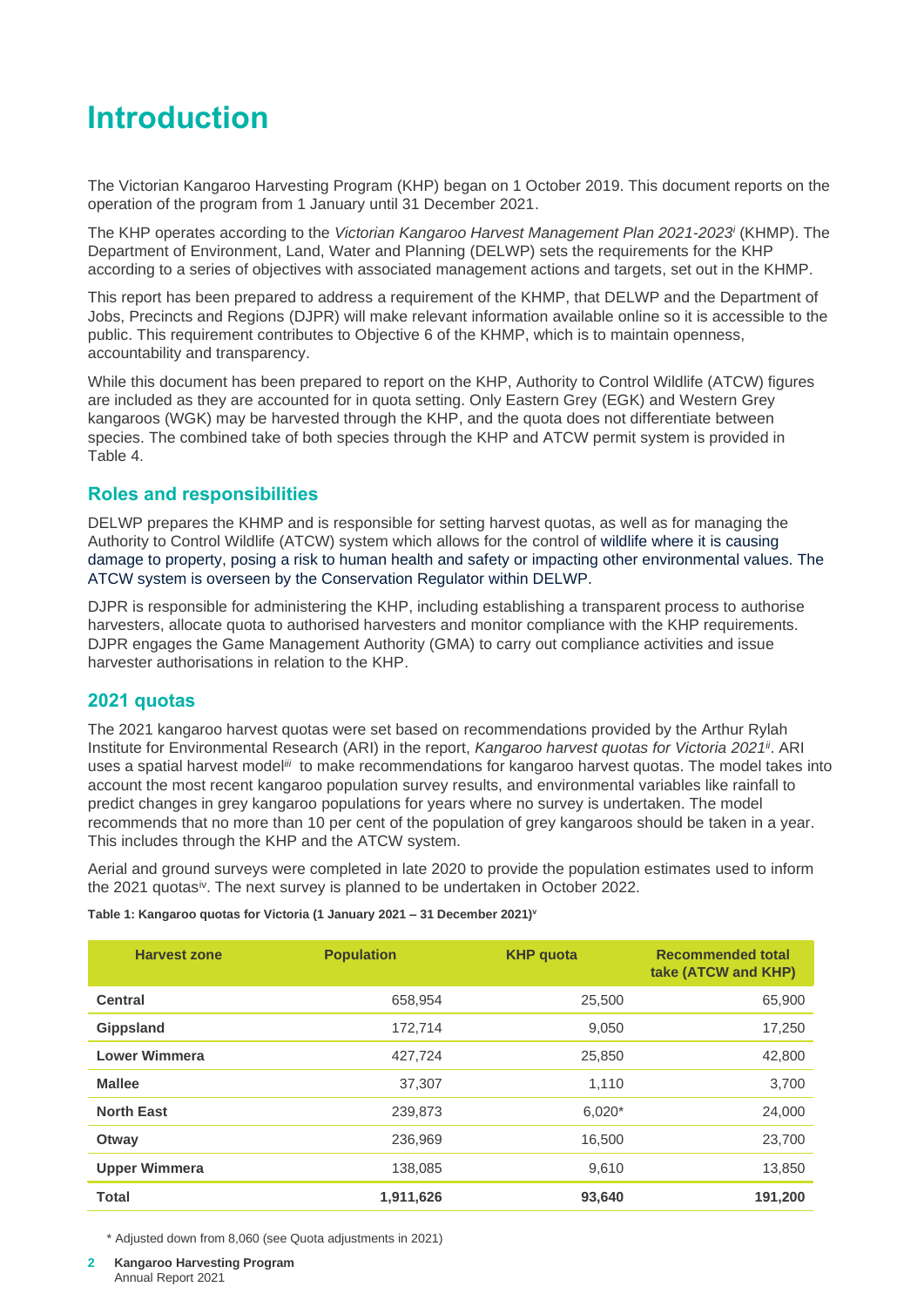# <span id="page-4-0"></span>**Kangaroo take in Victorian harvest zones during 2021**

A map of Victorian harvest zones and corresponding local government areas is provided in Appendix A.

# <span id="page-4-1"></span>**Kangaroo Harvesting Program data**

### <span id="page-4-2"></span>**Summary**

KHP statistics for 2021 are provided in Table 2. Overall, just over 62,000 kangaroos – or 3 per cent of the estimated population within harvest zones – were harvested through the KHP. As in 2020, harvesters did not use the full allocation of quota available to them. The use of quota varied greatly between harvest zones. Statewide, two thirds (66 per cent) of available quota was used.

**Table 2: Kangaroo Harvesting Program statistics (1 January 2021 – 31 December 2021)**

| <b>Harvest zone</b>  | <b>KHP</b> quota<br>available | <b>KHP</b> quota<br>harvested | % Males in<br>take | % Available<br>quota<br>harvested | % Harvest<br>zone<br>population<br>harvested |
|----------------------|-------------------------------|-------------------------------|--------------------|-----------------------------------|----------------------------------------------|
| <b>Central</b>       | 25,500                        | 19,935                        | 64%                | 78%                               | 3%                                           |
| Gippsland            | 9,050                         | 4,866                         | 61%                | 63%                               | 3%                                           |
| <b>Lower Wimmera</b> | 25,850                        | 19,420                        | 67%                | 75%                               | 5%                                           |
| <b>Mallee</b>        | 1,110                         | 894                           | 90%                | 81%                               | 2%                                           |
| <b>North East</b>    | 6020                          | 4,731                         | 62%                | 79%                               | 2%                                           |
| Otway                | 16,500                        | 5,828                         | 63%                | 35%                               | 2%                                           |
| <b>Upper Wimmera</b> | 9,610                         | 6,560                         | 68%                | 68%                               | 5%                                           |
| <b>Total</b>         | 95,680                        | 62,234                        | 65%                | 66%                               | 3%                                           |

#### <span id="page-4-3"></span>**Eastern and Western Grey kangaroos**

While the KHP quota does not differentiate between EGKs and WGKs, harvesters are asked to report postharvest on the numbers of each species they have harvested.

In total, 19,405 WGK and 29,863 EGK were self-reported by harvesters. The variance in the combined total of EGK and WGK self-reported by harvesters and the total KHP quota harvested reported (table 2) is due to harvester errors while using the app.

Further support for harvesters to correctly identify species when using the reporting app is being provided.

### <span id="page-4-4"></span>**Sex ratio of harvested kangaroos**

As in previous years, data shows that there is a male bias in harvested kangaroos. Modelling completed by ARI<sup>vi</sup> indicates that there is minimal risk to kangaroo populations when harvesting programs target males in preference to females. While there are no requirements for harvesters to meet set sex ratios as part of this program, there is a natural tendency for commercial harvesting to have a male bias as males are typically larger thereby offering greater economic return for harvesters.

### <span id="page-4-5"></span>**Dependant young**

Harvesters reported that a total of 19,343 dependant young were destroyed in 2021. This number does not contribute to the KHP quota as dependant young are not included in the population estimate that was used to set the KHP quota.

Dependant young must be destroyed in line with requirements under the *National Code of Practice for the Humane Shooting of Kangaroos and Wallabies for Commercial Purposesvii* .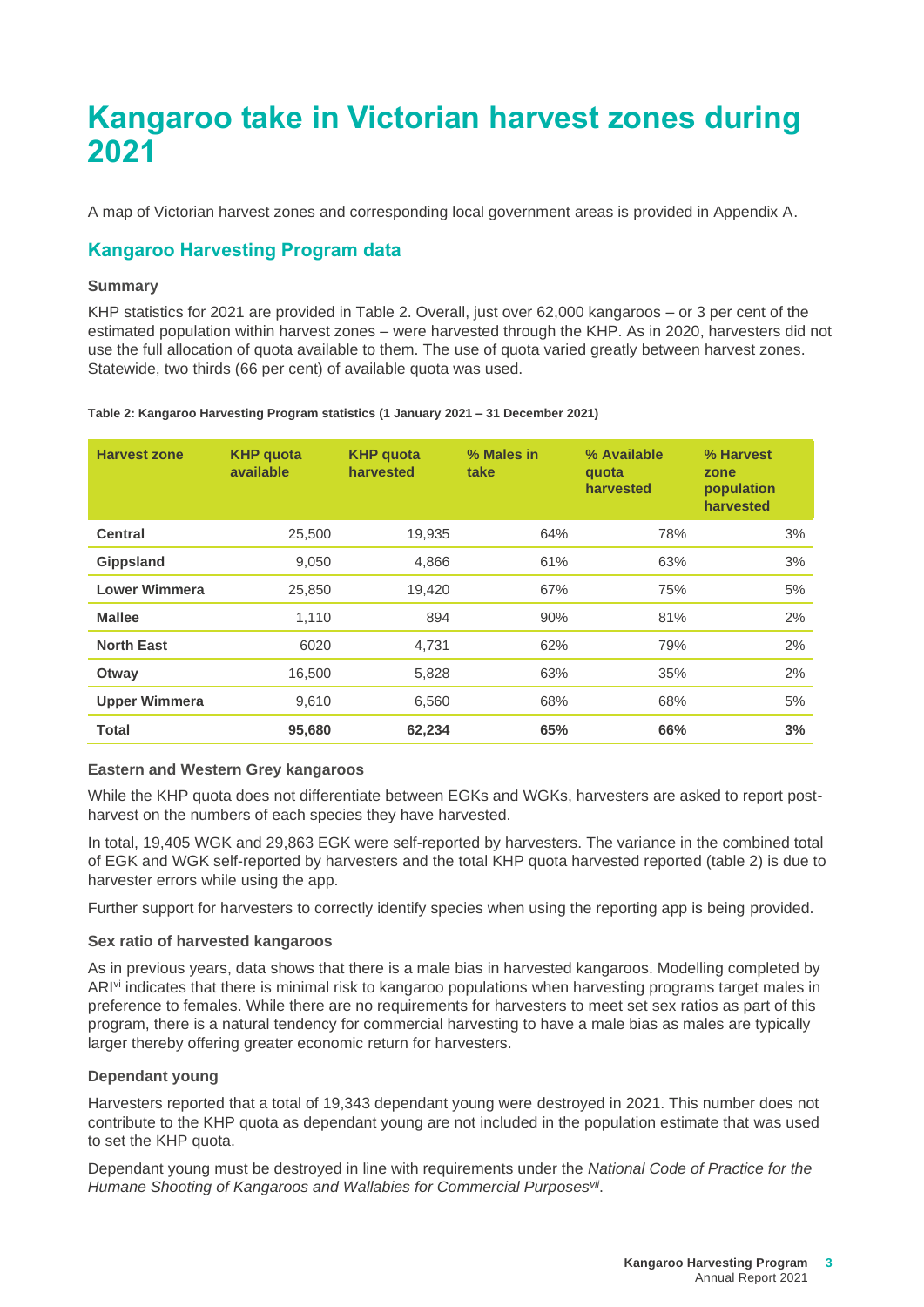# <span id="page-5-0"></span>**Authority to Control Wildlife permit data**

#### <span id="page-5-1"></span>**Summary**

Authority to Control Wildlife permits (ATCWs) allow the lethal and non-lethal control of wildlife that is damaging property, farmland, or the environment, or posing a risk to human health and safety. ATCWs are issued on a case-by-case basis by the Conservation Regulator. ATCWs operate alongside the KHP and are issued to private landholders and public land managers.

A summary of Eastern and Western Grey kangaroos approved for control under an ATCW in each KHP zone from January-December 2021 is shown in Table 3. As noted above, these figures are included in this report to enable an assessment of total kangaroo control across the KHP and the ATCW system.

It is important to note that the ATCW figures reported in Table 3 are numbers of kangaroos approved for control during this period – not kangaroos actually controlled. This is because:

- ATCWs are typically issued for a 12-month period from date of issue. For example, an ATCW issued in October 2020 would be accounted for in the 2020 data even though kangaroos might be controlled until September 2021.
- ATCW holders are not required to report the actual number of animals controlled. The number approved for control represents that maximum that may be controlled. An ATCW may not be fully exhausted prior to its expiry (e.g., if kangaroos disperse as a result of shooting activities).

| <b>Harvest zone</b>  | <b>Kangaroos approved for control</b> | % Of est. population approved for<br>control through ATCWs |
|----------------------|---------------------------------------|------------------------------------------------------------|
| <b>Central</b>       | 14,558                                | 2%                                                         |
| Gippsland            | 3,265                                 | 2%                                                         |
| <b>Lower Wimmera</b> | 10,689                                | 2%                                                         |
| <b>Mallee</b>        | 4,219                                 | 11%                                                        |
| <b>North East</b>    | 18,814                                | 8%                                                         |
| Otway                | 3,335                                 | 1%                                                         |
| <b>Upper Wimmera</b> | 2,062                                 | 1%                                                         |
| <b>Total</b>         | 56,942                                | 3%                                                         |

**Table 3: Number of kangaroos (Eastern and Western Grey combined) approved for control under an ATCW within harvest zones (1 January 2021 – 31 December 2021)**

#### <span id="page-5-2"></span>**ATCWs outside of harvest zones**

ATCWs have been issued for Eastern or Western Grey kangaroos in areas of Victoria that fall outside of the harvest zones. This data is not included in this report. However, the Conservation Regulator publishes annual data on ATCWs issued for all species, across all of Victoria which can be found at [www.vic.gov.au/operational-licences-permits-issued-conservation-regulator.](http://www.vic.gov.au/operational-licences-permits-issued-conservation-regulator)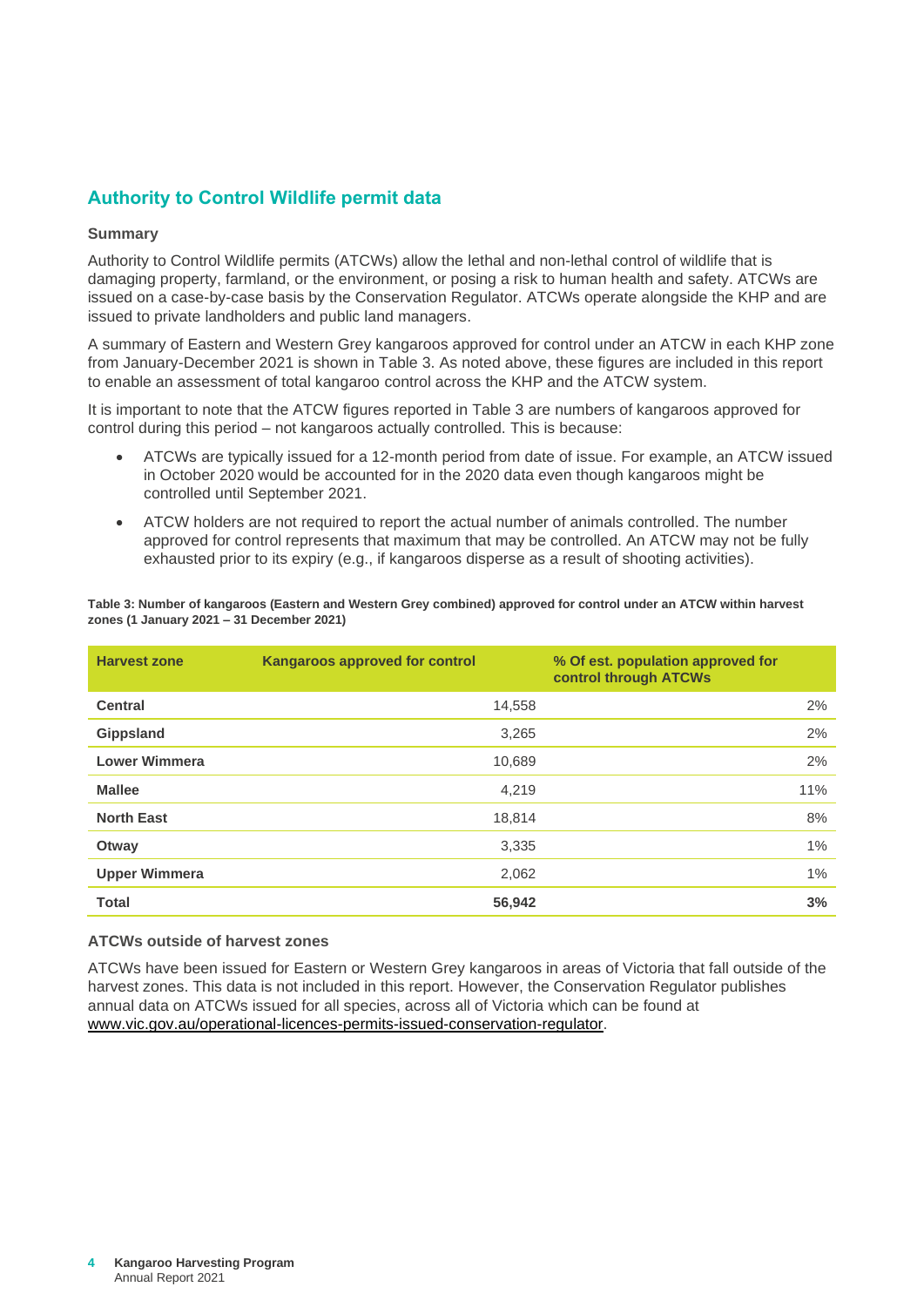# <span id="page-6-0"></span>**Total take of kangaroos in Victorian harvest zones in 2021**

#### <span id="page-6-1"></span>**Summary**

Across the seven harvest zones, 6 per cent of Eastern and Western Grey kangaroos were taken, either through the KHP or controlled under ATCW permits. This within the 10 per cent maximum recommended by ARI, and is comparatively less than in 2020, when more than 8 per cent of the population were taken.

### <span id="page-6-2"></span>**North and Mallee zones**

The total combined take of kangaroos in two zones, the Mallee and North East, reached or was above the recommended figure. DELWP monitors the total number of kangaroos taken through the KHP and ATCWs throughout the year.

The KHP quota for each zone was released quarterly. Prior to the final quarterly release of quota, DELWP identified the total take in the North East zone was likely to reach or exceed the recommended maximum if the full allocation of quota for this zone was released, due to higher than anticipated uptake of ATCWs. To protect this population from being impacted, the KHP quota for this zone was adjusted and there was no final quarter allocation of quota in this zone. See *Quota management in 2021* below for more information.

Monitoring of take in the Mallee did not show high levels of take prior to the final release of quota, therefore no adjustment was made to its quota at the time. A significant increase in the number of kangaroos approved for control through ATCWs in the final weeks of 2021 led to the reported level of take in this zone exceeding the recommended maximum. ATCW permits are valid for 12 months and control approved under a permit can be carried out at any point during that time. It is highly unlikely that all control approved through ATCWs issued late in 2021 was enacted before the end of the year.

As required in the KHMP, DELWP will monitor the number of kangaroos taken throughout 2022 and will take steps to ensure that the sustainability of kangaroo populations is maintained.

| <b>Harvest zone</b>  | <b>Population</b> viii | <b>Recommended</b><br>total take<br>(including both)<br><b>ATCW and KHP</b><br>quota) | <b>Total take (ATCW</b><br>and <b>KHP</b><br>combined) | Total take (% of<br>population) |
|----------------------|------------------------|---------------------------------------------------------------------------------------|--------------------------------------------------------|---------------------------------|
| <b>Central</b>       | 658,954                | 65,900                                                                                | 34,493                                                 | 5%                              |
| <b>Gippsland</b>     | 172,714                | 17,250                                                                                | 8,131                                                  | 5%                              |
| <b>Lower Wimmera</b> | 427,724                | 42,800                                                                                | 30,109                                                 | 7%                              |
| <b>Mallee</b>        | 37,307                 | 3,700                                                                                 | 5,113                                                  | 14%                             |
| <b>North East</b>    | 239,873                | 24,000                                                                                | 23,545                                                 | 10%                             |
| Otway                | 236,969                | 23,700                                                                                | 9,163                                                  | 4%                              |
| <b>Upper Wimmera</b> | 138,085                | 13,850                                                                                | 8,622                                                  | 6%                              |
| <b>Total</b>         | 1,911,626              | 191,200                                                                               | 119,176                                                | 6%                              |

**Table 4: Number of kangaroos (Eastern and Western Grey combined) approved for control under an ATCW or taken through the KHP within harvest zones (1 January 2021 – 31 December 2021)**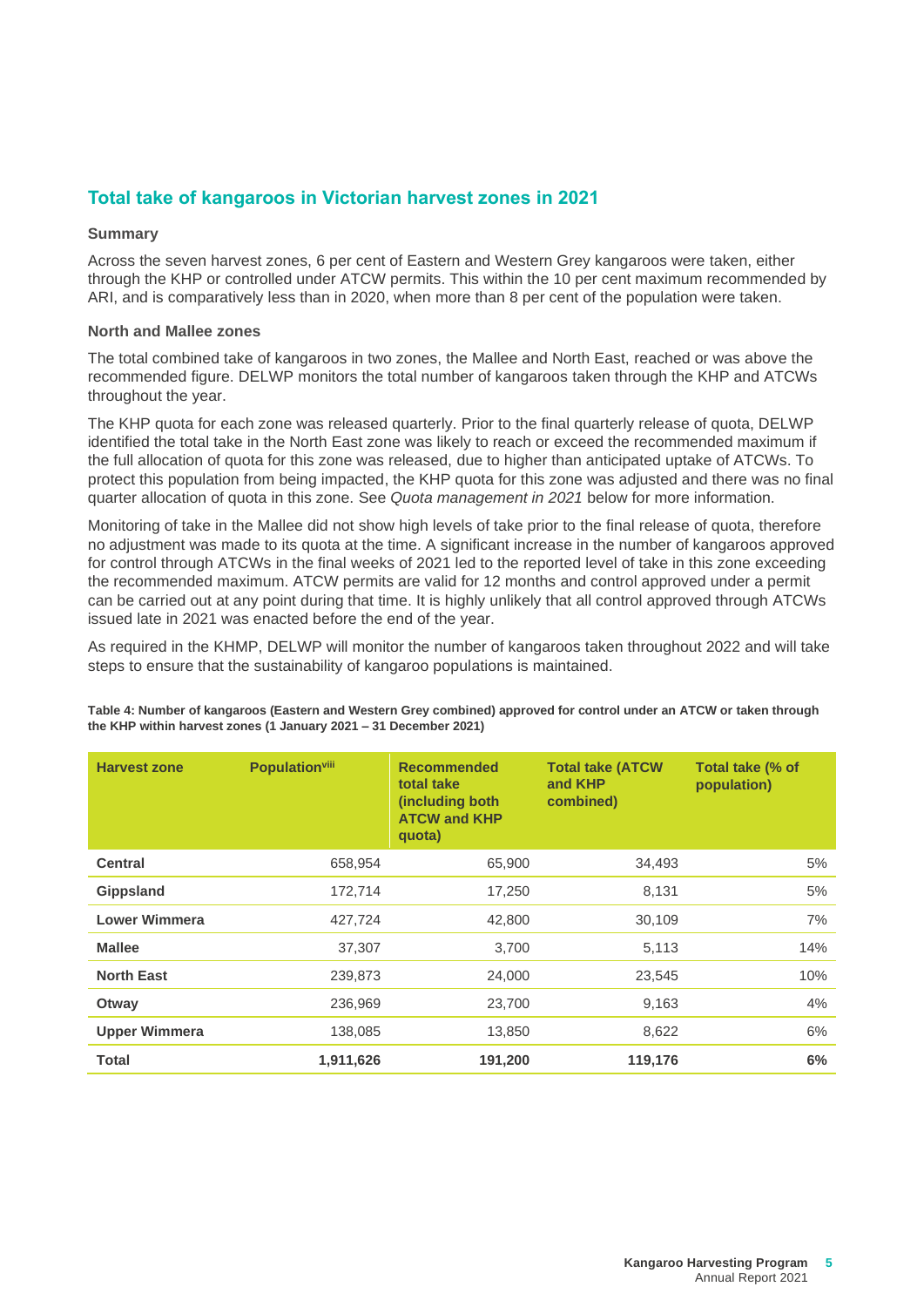# <span id="page-7-0"></span>**General Program updates in 2021**

# <span id="page-7-1"></span>**Quota management in 2021**

Quotas for the KHP were released quarterly in 2021. When applying for quotas, harvesters must specify which harvest zone they are applying for a quota in. Tags (with quota ID) are then posted to harvesters for attaching at the time of harvesting. Harvesters must only harvest the number of kangaroos they have been allocated tags for, and only in the zones the tags specify.

DELWP monitors quota consumption for the KHP alongside take through the ATCW system to ensure the level of take across the two systems is within sustainable limits. As recommended by ARI, if the number of kangaroos taken across both the KHP and ATCW system approaches 10 per cent of the populations, action will be taken to limit overall take and ensure kangaroo populations remain sustainable

During 2021, DELWP identified that the number of kangaroos being taken in the North East harvest zone was likely to exceed the 10 per cent recommended maximum. As a result, the quota for the KHP was adjusted for that zone from 8,060 to 6,020 and there was no final quarter release of quota in this zone.

## <span id="page-7-2"></span>**Quota management in 2022**

The release of quotas has been adjusted in 2022. Fifty per cent of the quota allocated in each zone was made available to harvesters in January, a further 25 per cent will be released in July, and the final 25 per cent released in October.

# <span id="page-7-3"></span>**Harvester authorisations and compliance figures**

DJPR engages the GMA to carry out compliance activities and issuing harvester authorisations in relation to the KHP. Compliance activities continued to be impacted by COVID-19 restrictions during 2021.

The total number of harvesters authorised to operate during 2021 is provided in Table 5. The number of harvesters who received quota in each of the harvest zones is provided Table 6.

Many authorised harvesters operate across multiple zones, which is why the number of harvesters who received quota is higher than the total number of authorised harvesters provided in Table 5.

#### **Table 5. Harvester authorisations (1 January – 31 December 2021)**

| <b>Activity</b>                                            | Count |
|------------------------------------------------------------|-------|
| Number of applications for authorisations received         | 143   |
| Number of harvesters authorised after meeting requirements | 123   |

**Table 6. Harvesters who received KHP quota in each harvest zone (1 January – 31 December 2021)**

| Zone                 | <b>Number of harvesters</b> |
|----------------------|-----------------------------|
| <b>Central</b>       | 66                          |
| Gippsland            | 37                          |
| <b>Lower Wimmera</b> | 40                          |
| <b>Mallee</b>        | 5                           |
| <b>North East</b>    | 66                          |
| Otway                | 28                          |
| <b>Upper Wimmera</b> | 20                          |
|                      |                             |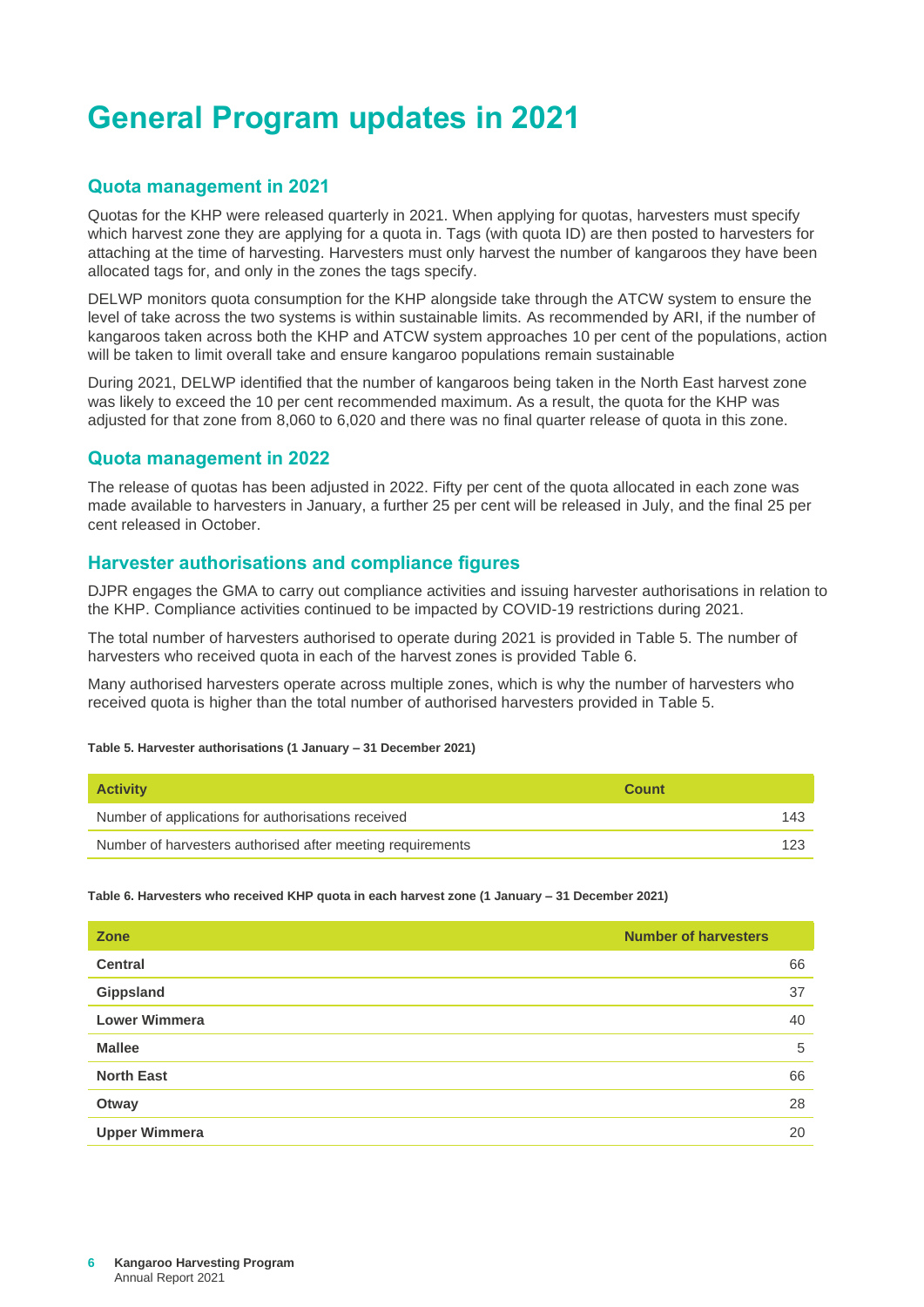**Table 7. Compliance figures (1 January – 31 December 2021)**

| <b>Activity</b>                                                                                            | <b>Count</b> |
|------------------------------------------------------------------------------------------------------------|--------------|
| Percentage of active harvesters <sup>1</sup> subject to programmed in-field audits                         | 36%          |
| Percentage of active harvesters subject to unannounced in-field audits                                     | 17%          |
| Number of desktop/phone audits on private property where harvesting occurs                                 | 19           |
| Number of Information Reports submitted specifically relating to the KHP                                   | 36           |
| Number of complaints received against Authorised Officers undertaking duties in<br>accordance with the KHP |              |

<sup>1</sup> Active harvester is a harvester who records an annual take equal to, or more than the state-wide mean. For 2021, this was 610 kangaroos.

# <span id="page-8-0"></span>**Tags**

In support of the Victorian Government's commitment to banning problematic single-use plastics from 2023, Victoria no longer issues plastic kangaroo tags. Instead, locally made and recyclable Tyvek tags are used. Victoria is the first state to do this, noting that other states are now looking at transitioning to similar products.

## <span id="page-8-1"></span>**Research**

In order to provide its quota recommendation for 2022<sup>ix</sup>, ARI used a kangaroo harvest model to predict the abundance of grey kangaroos at the end of the 2021 calendar year. The 2022 quota was set using this projected abundance.

The model used data from the 2020 aerial survey and allowed for grey kangaroo recruitment and take during the intervening period from both the KHP and ATCW permit system. The projected abundance was similar to population estimates from the 2020 survey, resulting in the 2022 recommended total take being similar to 2021.

The ARI report recommends "consideration could be given to setting quotas for years where no surveys are undertaken based on the most recent aerial survey estimates, after adjusting for the projected uptake of ATCW permits. This should be coupled with an annual review to assess whether modifications to the quota might be required, based on current environmental conditions".

The DELWP project team is reviewing this recommendation and how it may be implemented.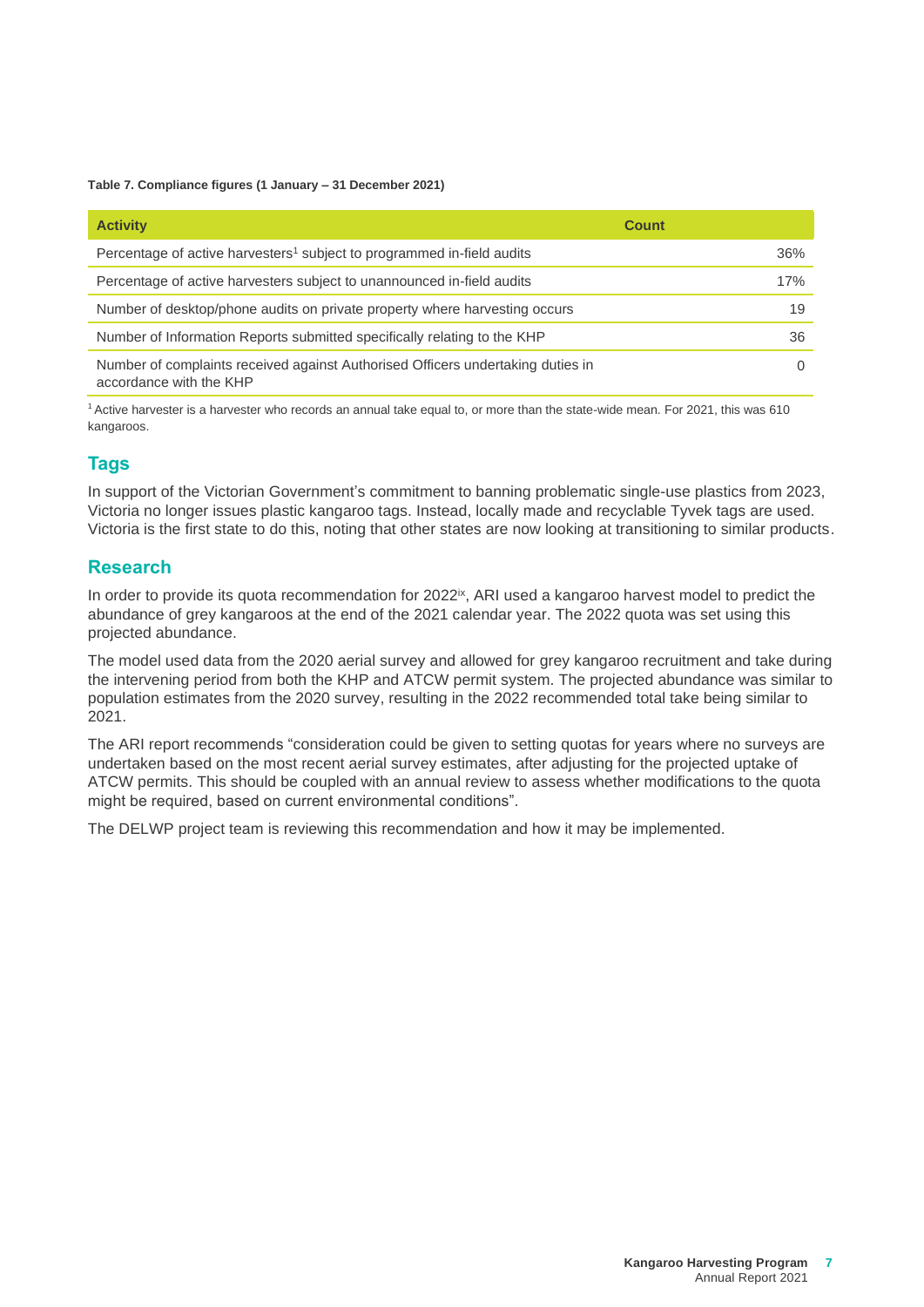# <span id="page-9-0"></span>**Appendix A: Kangaroo Harvesting Program – Harvest zones**

**Figure 1: Map of Victorian kangaroo harvest zones**

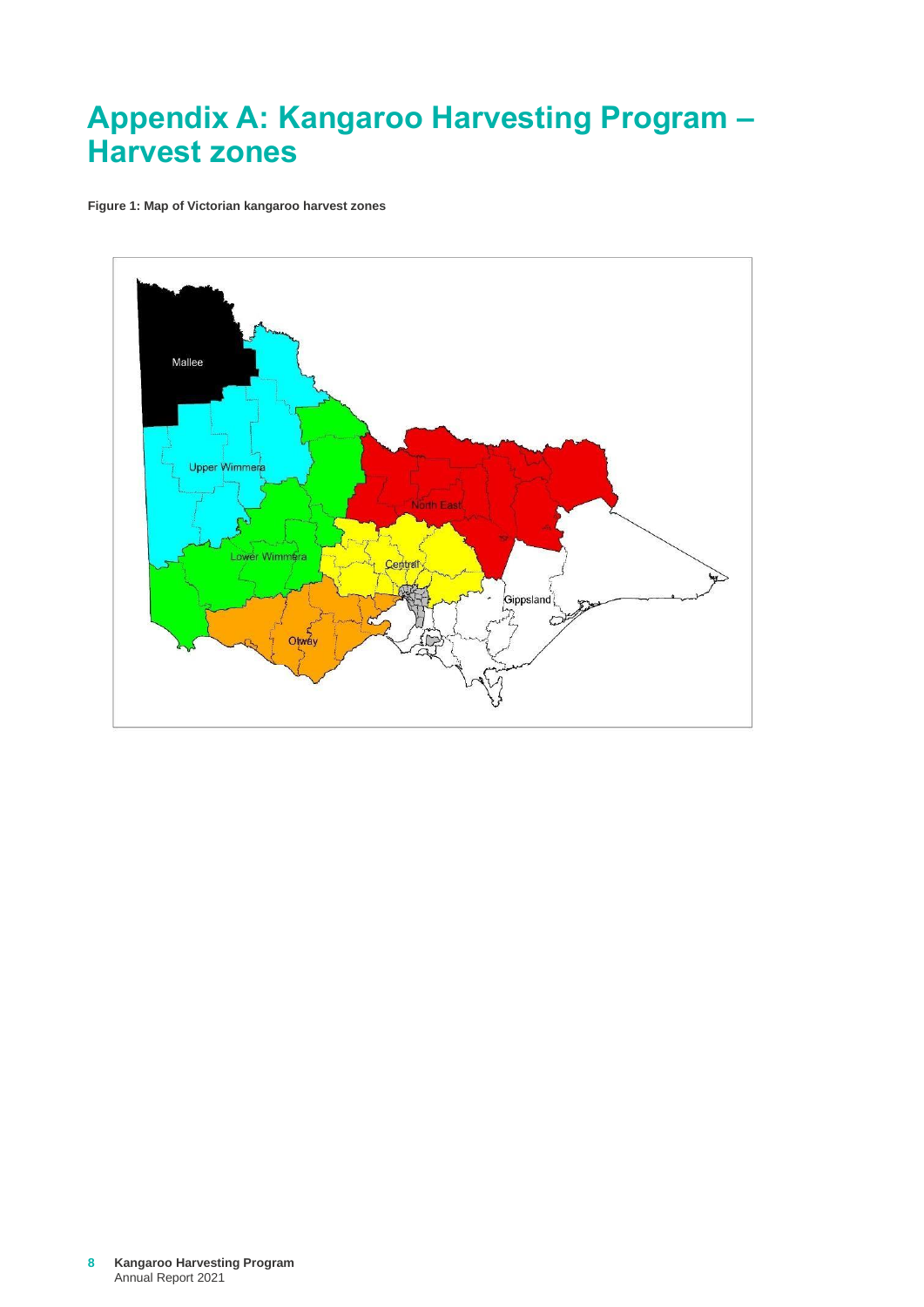| Table 8: List of Victorian local government areas (LGAs) within harvest zones |  |
|-------------------------------------------------------------------------------|--|
|-------------------------------------------------------------------------------|--|

| <b>Zone</b>          | <b>LGAs</b>      | <b>Zone</b>      | <b>LGAs</b>            | <b>Zone</b>       | <b>LGAs</b>               |
|----------------------|------------------|------------------|------------------------|-------------------|---------------------------|
| <b>Mallee</b>        | Mildura          | <b>Central</b>   | <b>Ballarat</b>        | <b>North East</b> | Alpine                    |
|                      |                  |                  | <b>Brimbank</b>        |                   | <b>Benalla</b>            |
| <b>Upper Wimmera</b> | <b>Buloke</b>    |                  | Hepburn                |                   | Campaspe                  |
|                      | <b>Hindmarsh</b> |                  | Hume                   |                   | Greater Bendigo           |
|                      | Horsham          |                  | Macedon Ranges         |                   | <b>Greater Shepparton</b> |
|                      | Swan Hill        |                  | Melton                 |                   | Indigo                    |
|                      | West Wimmera     |                  | Mitchell               |                   | Mansfield                 |
|                      | Yarriambiack     |                  | Moorabool              |                   | Moira                     |
|                      |                  |                  | <b>Mount Alexander</b> |                   | Strathbogie               |
|                      |                  |                  | Murrindindi            |                   | Towong                    |
|                      |                  |                  | <b>Nillumbik</b>       |                   | Wangaratta                |
|                      |                  |                  | Whittlesea             |                   | Wodonga                   |
|                      |                  |                  | Yarra Ranges           |                   |                           |
|                      |                  |                  |                        |                   |                           |
| <b>Lower Wimmera</b> | Ararat           | <b>Gippsland</b> | <b>Bass Coast</b>      | Otway             | Colac Otway               |

| Lower Wimmera | Ararat                    | <b>Gippsland</b> | <b>Bass Coast</b>    | Otway | Colac Otway            |
|---------------|---------------------------|------------------|----------------------|-------|------------------------|
|               | <b>Central Goldfields</b> |                  | <b>Baw</b>           |       | Corangamite            |
|               | Gannawarra                |                  | Cardinia             |       | Golden Plains          |
|               | Glenelg                   |                  | Casey                |       | <b>Greater Geelong</b> |
|               | Loddon                    |                  | East Gippsland       |       | Hobsons Bay            |
|               | Northern Grampians        |                  | Latrobe              |       | Moyne                  |
|               | Pyrenees                  |                  | Mornington Peninsula |       | Surf Coast             |
|               | Southern Grampians        |                  | South Gippsland      |       | Warrnambool            |
|               |                           |                  | Wellington           |       | Wyndham                |
|               |                           |                  |                      |       |                        |